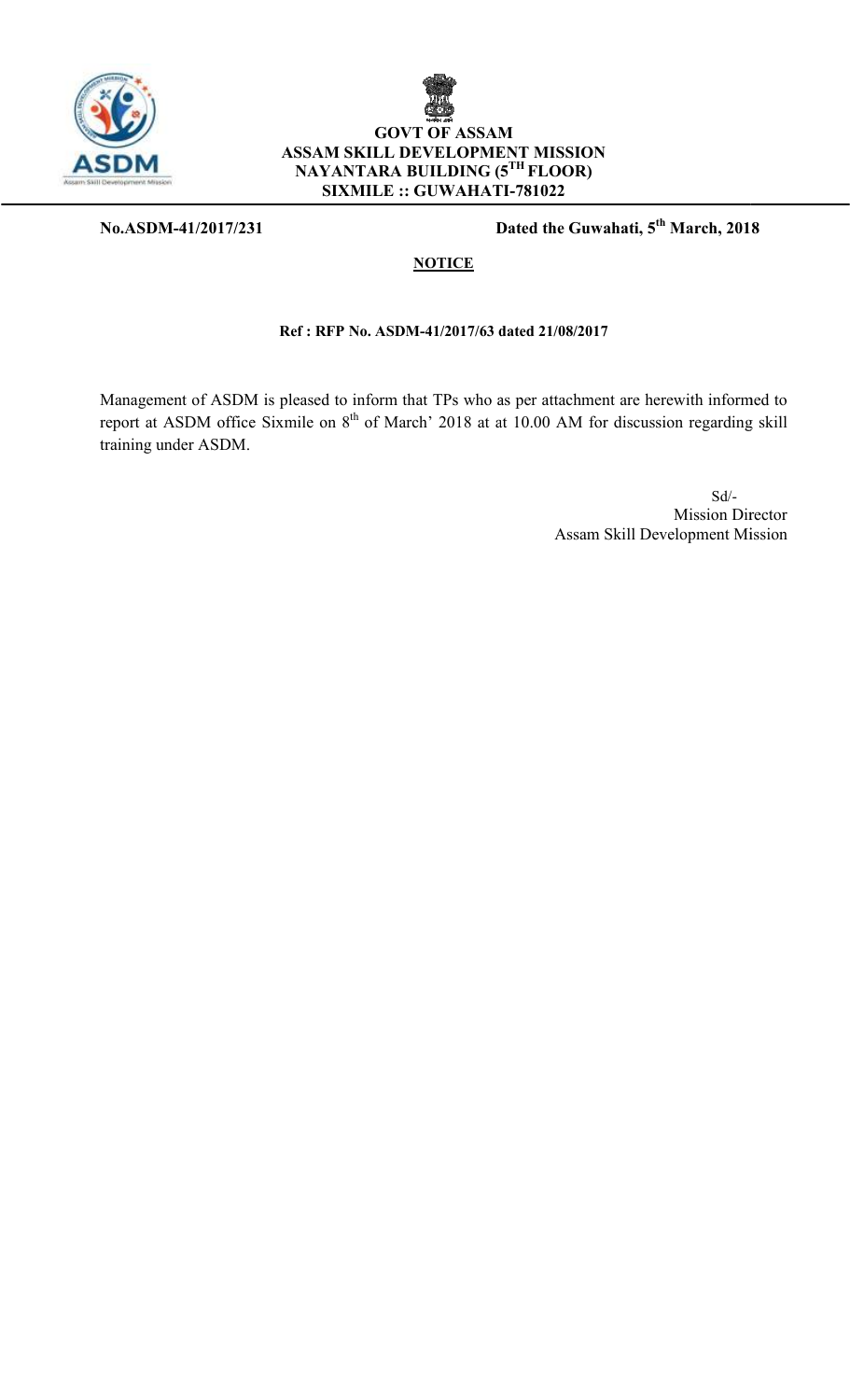### **Annexure - 'F'**

# **Centre Ready to start training for financial year 2017-18 (2nd phase)**

## **Ref. : RFP No. ASDM-41/2017/63 dated 21/08/2017 (Centre Visit Period 07-Dec-2017 to 11-Dec-2017**

|                | SN District   | <b>Block</b>     | <b>TP Name</b>                        | <b>TP Address</b>                                                                                                                                   | Job Role Name                                 | Sector                                 | QP Code          | <b>NSQF</b>    | Cat.          | Allotment |
|----------------|---------------|------------------|---------------------------------------|-----------------------------------------------------------------------------------------------------------------------------------------------------|-----------------------------------------------|----------------------------------------|------------------|----------------|---------------|-----------|
|                | 1 Barpeta     | Bajali           |                                       | Indianeers Media Pvt. Ltd Kishor Kumar, 9954256914, College Road, Pathsala,<br>Bhattadev Nagar, Pin: 781325                                         | Domestic Data Entry Operator                  | IT-ITES                                | SSC/Q2212        | $\overline{4}$ | $_{\rm II}$   | 60        |
| $\overline{2}$ |               |                  |                                       |                                                                                                                                                     | Front Office Associate                        | Tourism &<br>Hospitality               | <b>THC/Q0102</b> | $\overline{4}$ | П             | 60        |
| 3              |               |                  |                                       |                                                                                                                                                     | Self Employed Tailor                          | Apparel, Made-Ups<br>& Home Furnishing | AMH/Q1947        | $\overline{4}$ | L             | 60        |
|                |               |                  |                                       | Ranjan Kr. Medhi, 839908184, Uttar Bajali, ward no. 1,<br>Krishna Nagar, Pathshala, Pin: 781325                                                     | Makeup Artist                                 | Media &<br>Entertainment               | MES/Q1801        | $\overline{4}$ | $_{\rm II}$   | 60        |
| 5              |               |                  | M.S.E-Solutions Pyt.Ltd.              | MS Academy, Vill + PO- Bhotanta Saderi, PS- Patacharkuchi,<br>781328, phn 9435086212                                                                | Field Technician - Computing &<br>Peripherals | Electronics &<br>Hardware              | ELE/Q4601        | $\overline{4}$ | $\mathbf{I}$  | 50        |
|                | 6 Barpeta     | Bhabanipur       | Indianeers Media Pvt. Ltd             | DhirajPathak, 9706057795, village sarupera, Dag No. 402,<br>Patta No. 145, PO Sarupeta, PS PataCharkuchi, Near post<br>office Sarupeta, Pin: 781318 | Self Employed Tailor                          | Apparel, Made-Ups<br>& Home Furnishing | AMH/Q1947        | $\overline{4}$ | $\mathbf{I}$  | 40        |
|                | 7 Barpeta     | Mandia           | PENTACLE SYSTEMS PVT<br><b>LTD</b>    | Vill:-- Bheragaon, P.O. Jharpam, .(Near FAA Medical College<br>&Hospital, Block Name: MandiaDistrict: BarpetaPin:<br>781314, Ph No=9854017902       | Assistant Electrician                         | Construction                           | CON/Q0602        | 3              | $\mathbf{I}$  | 60        |
| 8              |               |                  |                                       |                                                                                                                                                     | Field Technician - Computing &<br>Peripherals | Electronics &<br>Hardware              | ELE/Q4601        | $\overline{4}$ | $\bf{I}$      | 20        |
| 9              |               |                  |                                       |                                                                                                                                                     | Gardener                                      | Agriculture                            | AGR/Q0801        | $\overline{4}$ | $_{\rm II}$   | 60        |
| 10             |               |                  |                                       |                                                                                                                                                     | General Duty                                  | Healthcare                             | HSS/Q5101        | $\overline{4}$ | $_{\rm II}$   | 50        |
| 11             |               |                  |                                       |                                                                                                                                                     | Hand Embroiderer                              | Apparel, Made-Ups<br>& Home Furnishing | AMH/Q1001        | 4              | $\mathbf{I}$  | 40        |
| 12             |               |                  |                                       |                                                                                                                                                     | Self Employed Tailor                          | Apparel, Made-Ups<br>& Home Furnishing | AMH/Q1947        | $\overline{4}$ | $\mathbf{I}$  | 60        |
|                | 13 Barpeta    | Pakabetbari      | Asian Mission Institute               | S Sikdar, 9678607821, Kayakuchi, Lower Assam Academy<br>Campus                                                                                      | Self Employed Tailor                          | Apparel, Made-Ups<br>& Home Furnishing | AMH/Q1947        | $\overline{4}$ | $\bf{I}$      | 60        |
|                | 14 Biswanath  | <b>Biswanath</b> | CLAN Learning Pvt Ltd                 | VILL- BAMGAON, NEAR TCBM JUNIOR COLLEGE; Momita<br>Sharma ph-8399062673, CLAN Skill Development Center,<br>pabhohi rd.Pin-784176                    | Makeup Artist                                 | Media &<br>Entertainment               | MES/Q1801        | $\overline{4}$ | $\mathbf{II}$ | 60        |
| 15             |               |                  | Icon Academy of<br>Professional Study | IAPS, Kohinoor Complex, Biswanath College Road,<br>Biswanath Chariali Tilak Deka - 9401298958                                                       | <b>Beauty Therapist</b>                       | Beauty & Wellness                      | BWS/Q0102        | $\overline{4}$ | $_{II}$       | 60        |
|                | 16 Bongaigaon |                  | E Careerpluz Info India<br>Pvt Ltd    | Kiran CJ, Phone-9025131310, E-Careerpluz Info India<br>Pvt.Ltd, PB-10, Kisan Bazar, Pin-783380                                                      | <b>Beauty Therapist</b>                       | Beauty & Wellness                      | BWS/Q0102        | 4              | П             | 60        |
| 17             |               |                  |                                       |                                                                                                                                                     | Room Attendant                                | Tourism &<br>Hospitality               | THC/Q0202        | $\overline{4}$ | $_{\rm II}$   | 60        |
|                | 18 Cachar     |                  | E Careerpluz Info India<br>Pvt Ltd    | Bisho's House, Sonai Road, Silchar, Pin-788005                                                                                                      | <b>CRM Domestic Voice</b>                     | IT-ITES                                | SSC/Q2210        | $\overline{4}$ | $_{\rm II}$   | 30        |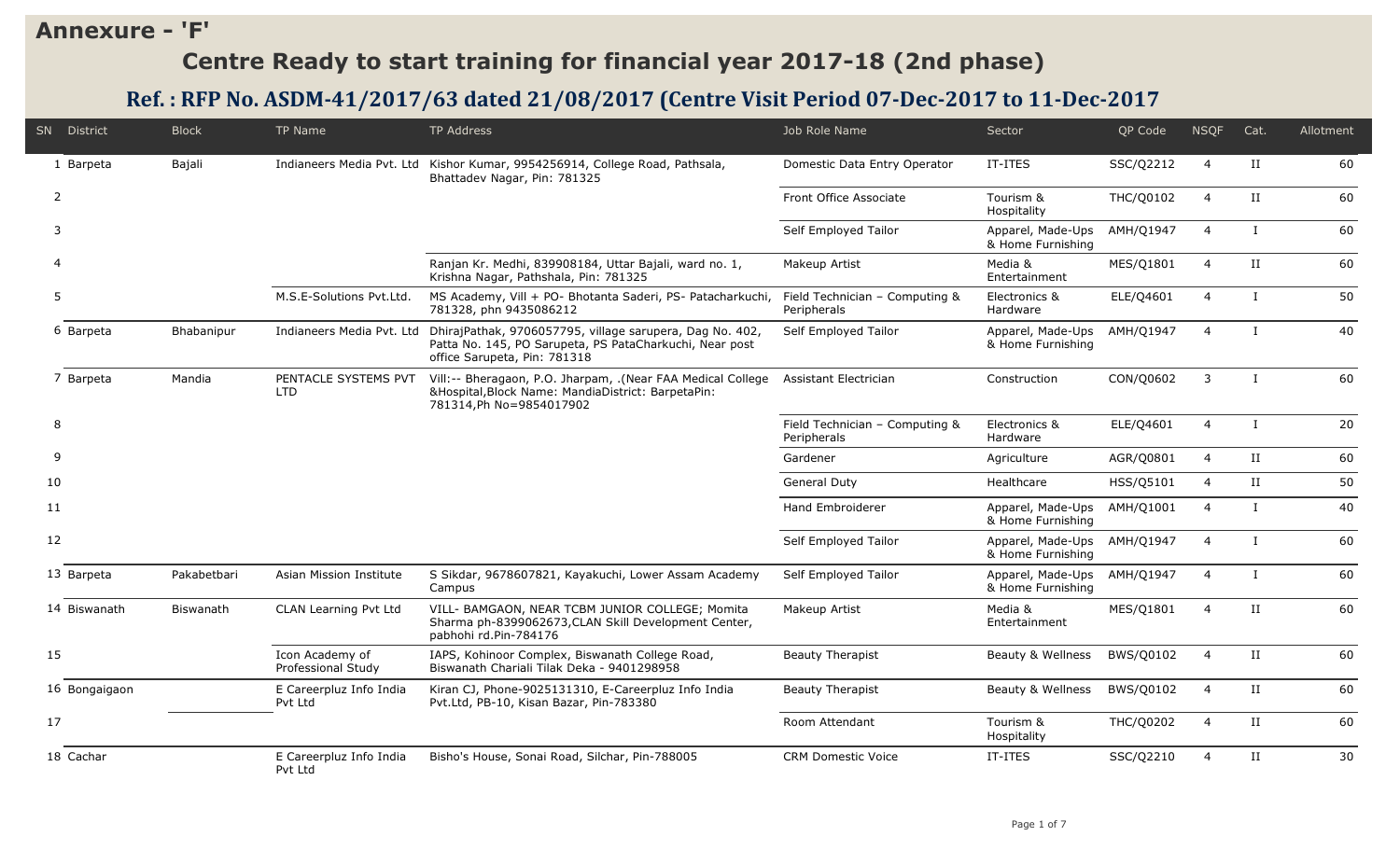|    | SN District  | <b>Block</b>      | TP Name                                                   | TP Address                                                                                                 | Job Role Name                                           | Sector                                          | QP Code   | <b>NSQF</b>    | Cat.         | Allotment |
|----|--------------|-------------------|-----------------------------------------------------------|------------------------------------------------------------------------------------------------------------|---------------------------------------------------------|-------------------------------------------------|-----------|----------------|--------------|-----------|
|    | 19 Charaideo | Moran             | <b>GLOBLE VOCATIONAL</b><br><b>TRAINING INSTITUTE</b>     | Moran Hat, Kanai Mention, Charaideo, PIN-785670                                                            | Hair Stylist                                            | Beauty & Wellness                               | BWS/Q0202 | $\overline{4}$ | П            | 60        |
|    | 20 Charaideo | Sonari            | Voice of Tomorrow                                         | Suraj Nagar, Singouri Toli, Sonari Ward No. 16                                                             | Domestic Data Entry Operator                            | IT-ITES                                         | SSC/Q2212 | 4              | $_{\rm II}$  | 60        |
|    | 21 Chirang   | SIDLI             | Imperial Institute of<br>Management &<br>Technology       | No. 2, Chapaguri, Chirang, 783380                                                                          | Meet & Greet Officer                                    | Tourism &<br>Hospitality                        | THC/Q4205 | $\overline{4}$ | III          | 60        |
| 22 |              |                   |                                                           |                                                                                                            | Retail Sales Associate                                  | Retail                                          | RAS/Q0104 | $\overline{4}$ | $_{\rm II}$  | 60        |
|    | 23 Darrang   | Pub Mongoldoi     | <b>WENS LINK</b>                                          | WENS LINK -Mongoldoi, ward No-1, Hospital road, Mongoldoi                                                  | Meet & Greet Officer                                    | Tourism &<br>Hospitality                        | THC/Q4205 | 4              | Ш            | 60        |
|    | 24 Dhemaji   | Dhemaji           | Synchroserve Solutions<br>Pvt.Ltd                         | Gohaingaon, Dhemaji-787057 Ph No: 9954045426                                                               | Field Technician - Computing &<br>Peripherals           | Electronics &<br>Hardware                       | ELE/Q4601 | $\overline{4}$ | $\mathbf{I}$ | 60        |
| 25 |              |                   |                                                           |                                                                                                            | Hand Embroiderer                                        | Apparel, Made-Ups<br>& Home Furnishing          | AMH/Q1001 | $\overline{4}$ | $\mathsf{I}$ | 60        |
| 26 |              |                   |                                                           |                                                                                                            | Meet & Greet Officer                                    | Tourism &<br>Hospitality                        | THC/Q4205 | $\overline{4}$ | III          | 60        |
| 27 |              |                   |                                                           |                                                                                                            | Self Employed Tailor                                    | Apparel, Made-Ups<br>& Home Furnishing          | AMH/Q1947 | $\overline{4}$ | $\mathbf{I}$ | 60        |
| 28 |              |                   | <b>Trendsetters Consulting</b><br>House                   | Pradip Gogoi, Dr. BR Ambetkar Bhawan, Near Weekly<br>Market, Pin-787057                                    | Accounts Executive - Accounts<br>Payable and Receivable | Banking, Financial<br>Services and<br>Insurance | BSC/Q0901 | $\overline{4}$ | III          | 60        |
| 29 |              |                   |                                                           |                                                                                                            | Junior Backhoe Operator                                 | Infrastructure<br>Equipment                     | IES/Q0102 | 3              | L            | 40        |
| 30 |              |                   |                                                           |                                                                                                            | Medical Sales Representative                            | Life Sciences                                   | LFS/Q0401 | $\overline{4}$ | $_{\rm II}$  | 40        |
|    | 31 Dhemaji   | Siripani          | IQBri Telecom Private<br>Limited                          | Sripani, Pin- 787110                                                                                       | Self Employed Tailor                                    | Apparel, Made-Ups<br>& Home Furnishing          | AMH/Q1947 | $\overline{4}$ | L            | 50        |
|    | 32 Dhemaji   | Sisiborgaon       | IQBri Telecom Private<br>Limited                          | Sisiborgaon, Pin- 787110                                                                                   | Domestic Data Entry Operator                            | IT-ITES                                         | SSC/Q2212 | $\overline{4}$ | П            | 60        |
|    | 33 Dhubri    | <b>Bilasipara</b> | CHAPAR COMMERCIAL<br><b>INSTITUTE</b>                     | J.P. Road, Purani Bazar, Bilasipara, Pin-783348, Imran Alom<br>Khan, Ph-8486355502                         | Self Employed Tailor                                    | Apparel, Made-Ups<br>& Home Furnishing          | AMH/Q1947 | $\overline{4}$ | $\mathbf{I}$ | 60        |
|    | 34 Dhubri    | Chapor Salkocha   | CHAPAR COMMERCIAL<br><b>INSTITUTE</b>                     | Behind State Bank of India, Po. & PS Chapar, Chapor<br>Salkocha, Pin-783371, Shah Alom Khan, Ph-9854948091 | Quality Seed Grower                                     | Agriculture                                     | AGR/Q7101 | $\overline{4}$ | П            | 50        |
| 35 |              |                   |                                                           |                                                                                                            | Self Employed Tailor                                    | Apparel, Made-Ups<br>& Home Furnishing          | AMH/Q1947 | $\overline{4}$ | $\bf{I}$     | 50        |
|    | 36 Dhubri    | Gauripur          | CHAPAR COMMERCIAL<br><b>INSTITUTE</b>                     | GTB Road, W/No. p, Po & PS Dhubri, Pin-783301, Azizul<br>Hoque, Ph-9435726956                              | Self Emploved Tailor                                    | Apparel, Made-Ups<br>& Home Furnishing          | AMH/Q1947 | 4              | $\bf{I}$     | 60        |
| 37 |              |                   | SADBA INSTITUTE OF<br><b>TECHNOLOGY AND</b><br>MANAGEMENT | Near Haishooba Mandir, College Road, Gauripur-<br>783331Sahidur Rahman - 7662010653                        | Domestic Data Entry Operator                            | IT-ITES                                         | SSC/Q2212 | 4              | П            | 30        |
| 38 |              |                   |                                                           |                                                                                                            | Field Technician - Computing &<br>Peripherals           | Electronics &<br>Hardware                       | ELE/Q4601 | 4              | $\bf{I}$     | 40        |
|    | 39 Dibrugarh | Chabua            | <b>GLOBLE VOCATIONAL</b><br>TRAINING INSTITUTE            | Chabua, Amrawati Coloni A Ward, Chabuwa, Dibrugarh-<br>786184. Ph No: 970624366                            | Self Employed Tailor                                    | Apparel, Made-Ups<br>& Home Furnishing          | AMH/Q1947 | $\overline{4}$ | Ι.           | 60        |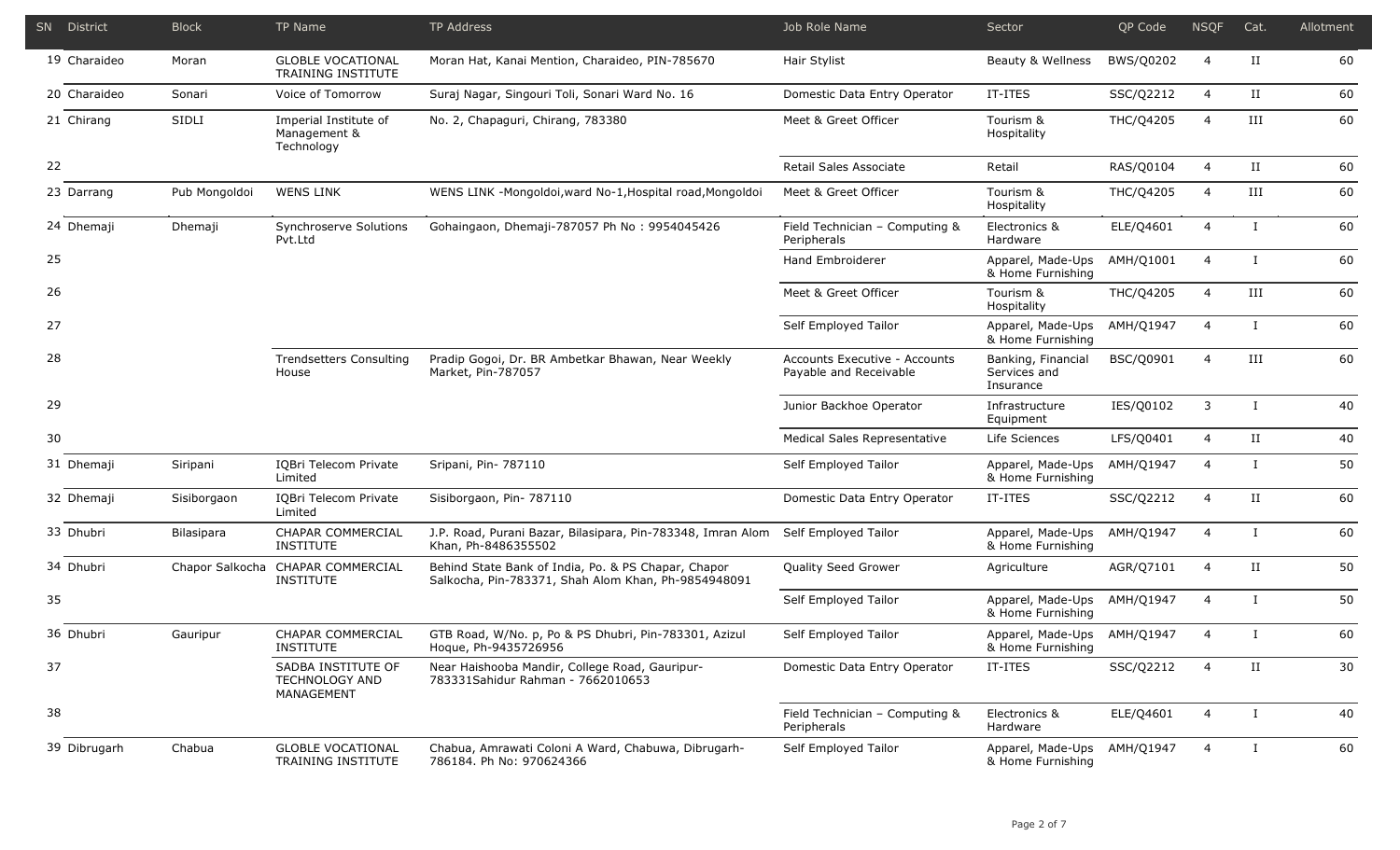| SN District   | <b>Block</b> | TP Name                                                         | TP Address                                                                                                                                                                 | Job Role Name                                 | Sector                                 | QP Code   | <b>NSQF</b>    | Cat.         | Allotment |
|---------------|--------------|-----------------------------------------------------------------|----------------------------------------------------------------------------------------------------------------------------------------------------------------------------|-----------------------------------------------|----------------------------------------|-----------|----------------|--------------|-----------|
| 40 Dibrugarh  | Chakalia     | <b>TECH</b>                                                     | NORTH EASTERN COMPU- Neelom Raj Khanikar, Phone-9971882447, Chakalia, Moran,<br>Pin-785673                                                                                 | Chauffeur / Taxi Driver                       | Automotive                             | ASC/Q9714 | $\overline{4}$ | $\mathbf{I}$ | 60        |
| 41            |              |                                                                 |                                                                                                                                                                            | <b>Fitter Fabrication</b>                     | Capital Goods                          | CSC/Q0303 | 3              | $\bf{I}$     | 40        |
| 42 Dibrugarh  | Panitola     | SPICES TECHNOLOGIES                                             | Dipti Moni Saikia Chetia, Phone-8638255900, H/No-8, W/No-<br>2, 2nd Floor, Chabua to Tengakhat Rd, Panitola, Pin-786602                                                    | Self Employed Tailor                          | Apparel, Made-Ups<br>& Home Furnishing | AMH/Q1947 | $\overline{4}$ | $\mathbf{I}$ | 40        |
| 43 Dibrugarh  | Tengakhat    | <b>ASCENSIVE EDUCARE</b><br>PVT. LTD                            | add 2: House No. 467, Old Circuit House Road Near<br>Vatinary Hospital,<br>Phn. No: 833690288                                                                              | Field Technician - Computing &<br>Peripherals | Electronics &<br>Hardware              | ELE/Q4601 | $\overline{4}$ | Ι.           | 30        |
| 44            |              |                                                                 |                                                                                                                                                                            | Meet & Greet Officer                          | Tourism &<br>Hospitality               | THC/Q4205 | $\overline{4}$ | III          | 30        |
| 45            |              | ShriSiddhivinayak<br><b>Education Society</b>                   | RONEY AIRD Phone: 9954488009, SSV SKILLS, BHABANI<br>GOGOI MARKET COMPLEX, 2ND FLOOR STATION ROAD,<br>DULIAJANPin: 786602                                                  | Field Technician - Computing &<br>Peripherals | Electronics &<br>Hardware              | ELE/Q4601 | $\overline{4}$ | $\bf{I}$     | 60        |
| 46            |              | SPICES TECHNOLOGIES                                             | Suraj Sonar, Phone-954496711/7002301123, 2nd Floor,<br>Saikia Market, Station Road, Pin-786602                                                                             | Assistant Beauty Therapist                    | Beauty & Wellness                      | BWS/Q0101 | 3              | $_{\rm II}$  | 60        |
| 47            |              |                                                                 |                                                                                                                                                                            | Makeup Artist                                 | Media &<br>Entertainment               | MES/Q1801 | $\overline{4}$ | $_{\rm II}$  | 60        |
| 48 Goalpara   | Balijana     | <b>BRAINWARE</b><br><b>CONSULTANCY PVT LTD</b>                  | Bapujinagar, Ward No 16, PO : Baladmari. Ph No:<br>8721971109                                                                                                              | <b>General Duty</b>                           | Healthcare                             | HSS/Q5101 | $\overline{4}$ | $_{\rm II}$  | 50        |
| 49            |              | E Careerpluz Info India<br>Pvt Ltd                              | gladys, phn-9790424839, E-Careerpluz Info India Pvt. Ltd<br>Goalpara, No-100, Maruam Nagar Baladmari, Scjm Convent<br>Development Center, Pin-783121                       | Makeup Artist                                 | Media &<br>Entertainment               | MES/Q1801 | $\overline{4}$ | $_{\rm II}$  | 60        |
| 50            |              |                                                                 |                                                                                                                                                                            | Self Employed Tailor                          | Apparel, Made-Ups<br>& Home Furnishing | AMH/Q1947 | $\overline{4}$ | $\mathbf{I}$ | 60        |
| 51 Golaghat   | Bokakhat     | All India Society for<br>Electronics and<br>Computer Technology | 2ND Floor, UBI Building, A.T. Road, Bokakhat, Pin: 785612,<br>Marylina Handique, Phone: 8011430440                                                                         | Domestic Data Entry Operator                  | IT-ITES                                | SSC/Q2212 | $\overline{a}$ | $_{\rm II}$  | 60        |
| 52 Golaghat   | Golaghat     | NATIONAL INSTITUTE OF<br>PROFESSINAL STUDIES                    | Parimal Gogoi, Phone-9859479950/8638279260, National<br>Institute of Professional Studies, 1st Floor, Opp. Truck Union<br>Office, Bengenakhuwa Chariali, Pin-785621        | Retail Sales Associate                        | Retail                                 | RAS/Q0104 | $\overline{4}$ | $_{\rm II}$  | 50        |
| 53            |              |                                                                 |                                                                                                                                                                            | Unarmed Security Guard                        | Security                               | SSS/Q0101 | $\overline{4}$ | II           | 60        |
| 54 Golaghat   | Sarupathar   | PENTACLE SYSTEMS PVT<br><b>LTD</b>                              | Vill: 2 No. Rajapukhuri, P.O. & P.S. Uriamghat, Block<br>Name: SarupatherDistrict: GolaghatPin-785601,Ph No-<br>9613480383                                                 | Self Employed Tailor                          | Apparel, Made-Ups<br>& Home Furnishing | AMH/Q1947 | $\overline{4}$ | $\mathbf{I}$ | 60        |
| 55 Hailakandi | Algapur      | Indianeers Media Pyt. Ltd                                       | Bornagarh, P.O. Kalibari Bazar, Near Algapur Police Station,<br>Pin: 788150                                                                                                | Retail Sales Associate                        | Retail                                 | RAS/Q0104 | $\overline{4}$ | $_{\rm II}$  | 60        |
| 56 Hojai      | Binnakdy     | All India Society for<br>Electronics and<br>Computer Technology | Murajhar Bazar, Murajhar Thana Road, Vill- Sabajpur, Pin: F & B Service: Steward<br>782439, Kuldeep Bania, Phone: 7635886893                                               |                                               | Tourism &<br>Hospitality               | THC/Q0301 | $\overline{4}$ | $\mathbf{H}$ | 40        |
| 57 Hojai      | Hojai        | PROFESSINAL STUDIES                                             | NATIONAL INSTITUTE OF Mukesh Garodia, Phone-7002506282/94, National Institute<br>of Professional Studies, Behind Tirupati Industries,<br>Ramthakur Mandir Road, Pin-782435 | Field Technician - Computing &<br>Peripherals | Electronics &<br>Hardware              | ELE/Q4601 | $\overline{4}$ | $\bf{I}$     | 40        |
| 58            |              |                                                                 |                                                                                                                                                                            | Medical Sales Representative                  | Life Sciences                          | LFS/Q0401 | $\overline{4}$ | $\rm II$     | 40        |
| 59            |              |                                                                 |                                                                                                                                                                            | Retail Sales Associate                        | Retail                                 | RAS/Q0104 | $\overline{4}$ | $_{\rm II}$  | 50        |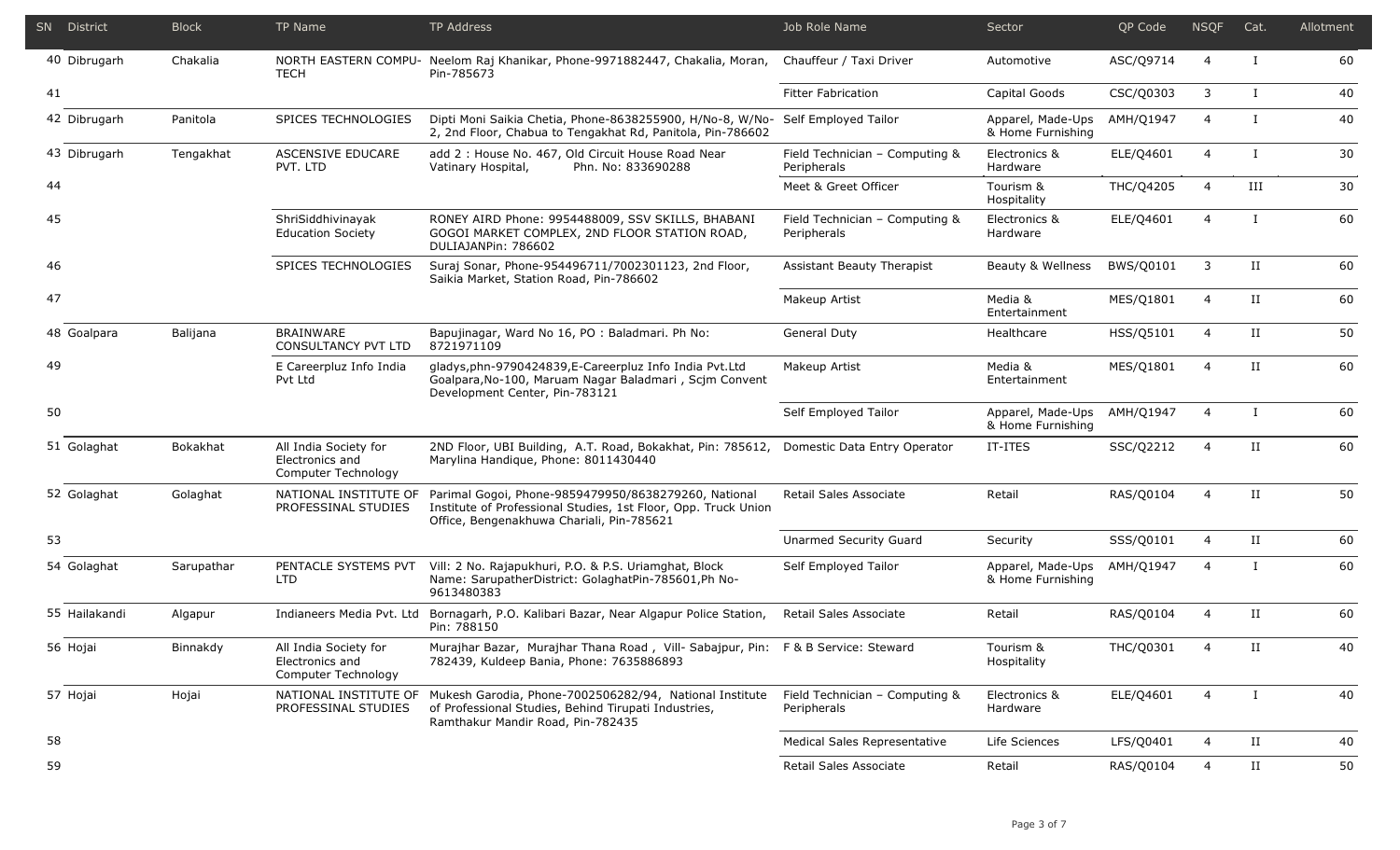|    | SN District                | <b>Block</b> | TP Name                                       | TP Address                                                                                                                                                                 | Job Role Name                                 | Sector                                 | QP Code   | <b>NSQF</b>    | Cat.                 | Allotment |
|----|----------------------------|--------------|-----------------------------------------------|----------------------------------------------------------------------------------------------------------------------------------------------------------------------------|-----------------------------------------------|----------------------------------------|-----------|----------------|----------------------|-----------|
|    | 60 Hojai                   | Hojai        | PROFESSINAL STUDIES                           | NATIONAL INSTITUTE OF Mukesh Garodia, Phone-7002506282/94, National Institute<br>of Professional Studies, Behind Tirupati Industries,<br>Ramthakur Mandir Road, Pin-782435 | Self Employed Tailor                          | Apparel, Made-Ups<br>& Home Furnishing | AMH/Q1947 | $\overline{4}$ | T                    | 40        |
| 61 |                            |              | <b>WENS LINK</b>                              | WENS LINK-Hojai, Town Hojai, Lucky Complex, 2nd Floor,<br>Near Vishal Market, PO Hojai, Pin-782435                                                                         | <b>Beauty Therapist</b>                       | Beauty & Wellness                      | BWS/Q0102 | $\overline{4}$ | $_{\rm II}$          | 60        |
|    | 62 Jorhat                  | Jorhat       | Icon Academy of<br>Professional Study         | IAPS, Phukan Ali Road, 3rd Floor, Jorhat Development<br>Authority Office, JorhatAnil Borah - 9435092587                                                                    | <b>Beauty Therapist</b>                       | Beauty & Wellness                      | BWS/Q0102 | $\overline{4}$ | II                   | 60        |
| 63 |                            |              |                                               |                                                                                                                                                                            | Domestic Data Entry Operator                  | IT-ITES                                | SSC/Q2212 | $\overline{4}$ | $_{\rm II}$          | 60        |
| 64 |                            |              | Orion Edutech Pvt Ltd                         | Orion Edutech Jorhat Center, 1st Floor, S.N.B Road, Near<br>Gitarthi School                                                                                                | Retail Sales Associate                        | Retail                                 | RAS/Q0104 | $\overline{4}$ | $_{\rm II}$          | 30        |
|    | 65 Kamrup (Metro) Guwahati |              | Group A Security &<br>Services                | H/no-68, MRD Rd. Chandmari Pin-781003                                                                                                                                      | General Housekeeper                           | Domestic Worker                        | DWC/Q0102 | 3              | $_{\rm II}$          | 30        |
| 66 |                            |              | Gyanjyoti Foundation                          | 12 RGB Road, Bhaskar Nagar, Zoo Tinali, Guwahati-21                                                                                                                        | <b>CRM Domestic Voice</b>                     | IT-ITES                                | SSC/Q2210 | 4              | $_{\rm II}$          | 60        |
| 67 |                            |              |                                               |                                                                                                                                                                            | Hairdresser                                   | Media &<br>Entertainment               | MES/Q1802 | $\overline{4}$ | $_{\rm II}$          | 60        |
| 68 |                            |              |                                               |                                                                                                                                                                            | Self Employed Tailor                          | Apparel, Made-Ups<br>& Home Furnishing | AMH/Q1947 | $\overline{4}$ | $\mathbf{I}$         | 60        |
| 69 |                            |              |                                               |                                                                                                                                                                            | Street Food Vendor                            | Tourism &<br>Hospitality               | THC/Q3007 | $\overline{4}$ | Ι                    | 60        |
| 70 |                            |              | I.Q. Guwahati                                 | Jyoti Path, Bhetapara, Guwahati, 781028, phn- 9864982793 Unarmed Security Guard                                                                                            |                                               | Security                               | SSS/Q0101 | $\overline{4}$ | II                   | 60        |
| 71 |                            |              | <b>JAZZY</b>                                  | House No. 281, 2nd and 3rd Floor, Commerce College Point,<br>Chandmari, Guwahati                                                                                           | Airline Cabin Crew                            | Aerospace &<br>Aviation                | AAS/Q0605 | $\overline{4}$ |                      | 50        |
| 72 |                            |              |                                               |                                                                                                                                                                            | Retail Sales Associate                        | Retail                                 | RAS/Q0104 | 4              | $_{\rm II}$          | 40        |
| 73 |                            |              |                                               | Maligaon, New Boro Bazar, Pandu, Guwahati                                                                                                                                  | Front Office Associate                        | Tourism &<br>Hospitality               | THC/Q0102 | 4              | $_{\rm II}$          | 60        |
| 74 |                            |              |                                               |                                                                                                                                                                            | Medical Sales Representative                  | Life Sciences                          | LFS/Q0401 | $\overline{4}$ | $_{\rm II}$          | 30        |
| 75 |                            |              |                                               |                                                                                                                                                                            | Retail Sales Associate                        | Retail                                 | RAS/Q0104 | $\overline{4}$ | $\scriptstyle\rm II$ | 30        |
| 76 |                            |              |                                               | Kamrup Educational Trust HR Path, House No 20, By lane 6, RGB road, Zoo Road<br>Tinali-781003, Ph No: 9864016245, 9854362095                                               | Domestic Data Entry Operator                  | IT-ITES                                | SSC/Q2212 | 4              | $_{\rm II}$          | 40        |
| 77 |                            |              |                                               |                                                                                                                                                                            | Field Technician - Computing &<br>Peripherals | Electronics &<br>Hardware              | ELE/Q4601 | $\overline{4}$ |                      | 50        |
| 78 |                            |              | <b>LUIT Educational</b><br>Services Pvt. Ltd. | 2nd Floor, Above Bimal Auto Agency, Opp All India Radio,<br>Chandmari, Guwahati - 781003Pankaj Chandak -<br>9864032141                                                     | F & B Service: Steward                        | Tourism &<br>Hospitality               | THC/Q0301 | $\overline{4}$ | $_{\rm II}$          | 30        |
| 79 |                            |              | NATIONAL INSTITUTE OF<br>PROFESSINAL STUDIES  | Ravi Kankani, Phone-9435049378, National Institute of<br>Professional Studies, 1st Floor, Above, Bimal Agency, Opp.<br>All India Radio, Chandmari, Pin-781003              | Field Technician - Computing &<br>Peripherals | Electronics &<br>Hardware              | ELE/Q4601 | $\overline{4}$ | $\bf{I}$             | 50        |
| 80 |                            |              |                                               |                                                                                                                                                                            | Medical Sales Representative                  | Life Sciences                          | LFS/Q0401 | $\overline{4}$ | $_{\rm II}$          | 25        |
| 81 |                            |              |                                               |                                                                                                                                                                            | Retail Sales Associate                        | Retail                                 | RAS/Q0104 | $\overline{4}$ | $_{\rm II}$          | 30        |
| 82 |                            |              |                                               | Ravi Kankani, Phone-9864523999, National Institute of<br>Professional Studies, Yubraj Dynasty, Ward No. 38, Opp. All<br>India Radio, Chandmari, Pin-781003                 | Hand Embroiderer                              | Apparel, Made-Ups<br>& Home Furnishing | AMH/Q1001 | 4              | Ι                    | 40        |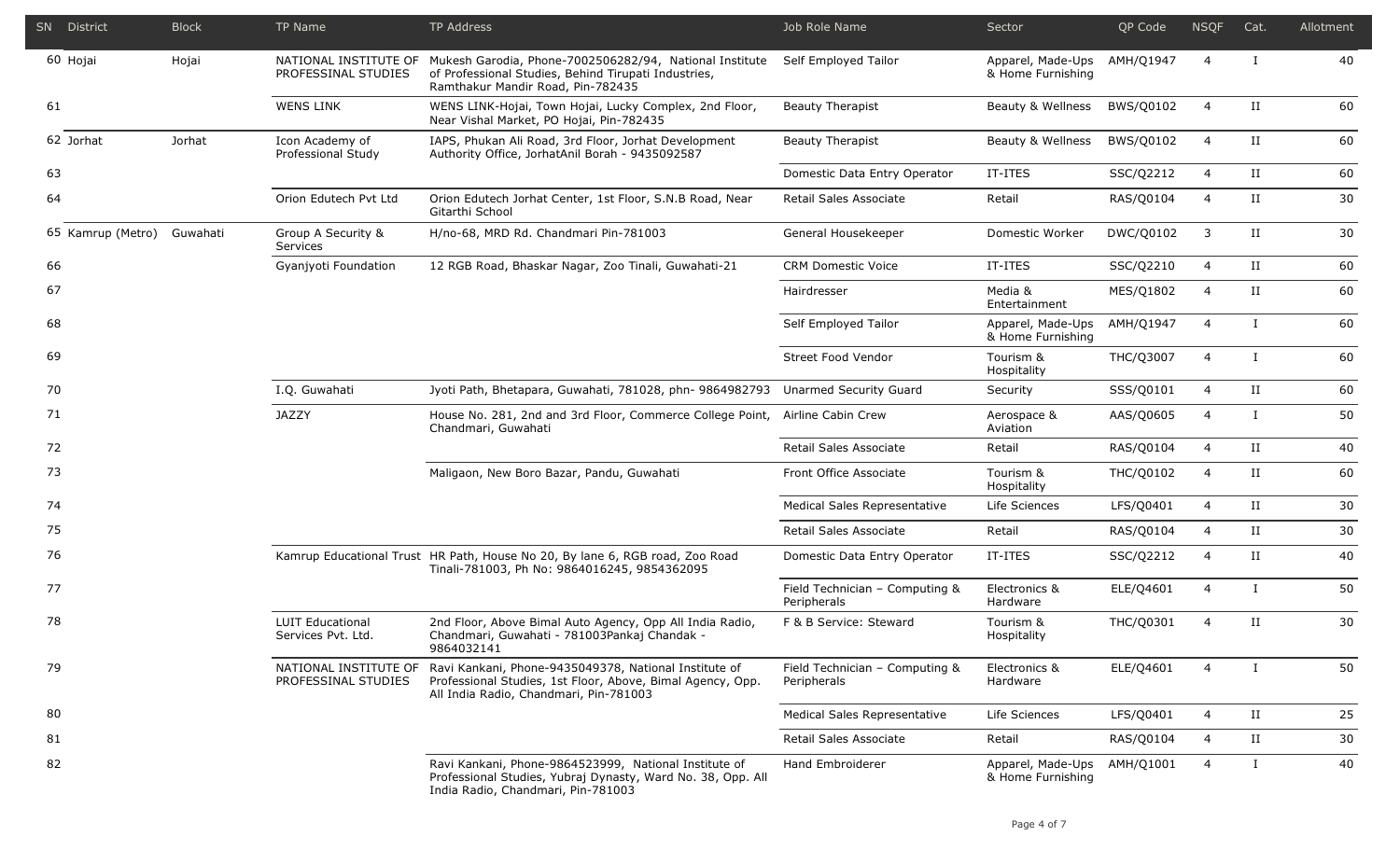|     | SN District       | <b>Block</b> | TP Name                                                       | <b>TP Address</b>                                                                                                                            | Job Role Name                                           | Sector                                          | <b>OP Code</b> | <b>NSQF</b>                     | Cat.                 | Allotment |                |              |    |
|-----|-------------------|--------------|---------------------------------------------------------------|----------------------------------------------------------------------------------------------------------------------------------------------|---------------------------------------------------------|-------------------------------------------------|----------------|---------------------------------|----------------------|-----------|----------------|--------------|----|
|     | 83 Kamrup (Metro) | Guwahati     | <b>NEPNI TRUST</b>                                            | House no -7, Tolosty Path, opp bharat petroleum Hatigaon                                                                                     | <b>General Duty</b>                                     | Healthcare                                      | HSS/Q5101      | 4                               | П                    | 60        |                |              |    |
| 84  |                   |              | Consortium (NEDC)                                             | North East Development Hengerabari near Nabajyoti club                                                                                       | Self Employed Tailor                                    | Apparel, Made-Ups<br>& Home Furnishing          | AMH/Q1947      | $\overline{4}$                  |                      | 60        |                |              |    |
| 85  |                   |              | TECH                                                          | NORTH EASTERN COMPU- Pompi Dutta, Phone-9954811837, Industrial Estate, Shed<br>NO.39, 5th Byelane, Bamunimaidam, Pin-781021                  | Chauffeur / Taxi Driver                                 | Automotive                                      | ASC/Q9714      | $\overline{4}$                  | T                    | 60        |                |              |    |
| 86  |                   |              |                                                               |                                                                                                                                              | Distribution Lineman                                    | Power                                           | PSS/Q0102      | $\overline{4}$                  | $\mathbf{I}$         | 60        |                |              |    |
| 87  |                   |              |                                                               |                                                                                                                                              | <b>Plumber General</b>                                  | Plumbing                                        | PSC/Q0104      | 3                               | T                    | 30        |                |              |    |
| 88  |                   |              | Pragati Edutech Pvt. Ltd.                                     | Sujoy Baruah, Anand Nagar, Christianbasti, GS Road, Pin-<br>781006                                                                           | F & B Service: Steward                                  | Tourism &<br>Hospitality                        | THC/Q0301      | $\overline{4}$                  | П                    | 60        |                |              |    |
| 89  |                   |              |                                                               |                                                                                                                                              | Front Office Associate                                  | Tourism &<br>Hospitality                        | THC/Q0102      | $\overline{4}$                  | $_{\rm II}$          | 60        |                |              |    |
| 90  |                   |              | Research Analytical and<br><b>Technical Support</b>           | House No 81 B, Pub-Sarania By Lane no : 2, West PS-<br>Chandmari, 781003, Ph no: 7035487590                                                  | Field Technician - Computing &<br>Peripherals           | Electronics &<br>Hardware                       | ELE/Q4601      | $\overline{4}$                  | T                    | 40        |                |              |    |
| 91  |                   |              |                                                               |                                                                                                                                              | Hair Stylist                                            | Beauty & Wellness                               | BWS/Q0202      | $\overline{4}$                  | $_{\rm II}$          | 60        |                |              |    |
| 92  |                   |              | SADBA INSTITUTE OF<br><b>TECHNOLOGY AND</b><br>MANAGEMENT     | Lakshmi Service Station Complex, Third Floor, Above LIC<br>Office, GNB Road, Silpukhuri, Guwahati - 781003Sangeeta<br>Bhagawati - 9864033738 | Domestic Data Entry Operator                            | IT-ITES                                         | SSC/Q2212      | $\overline{4}$                  | $\scriptstyle\rm II$ | 40        |                |              |    |
| 93  |                   |              |                                                               |                                                                                                                                              | Field Technician - Computing &<br>Peripherals           | Electronics &<br>Hardware                       | ELE/Q4601      | $\overline{4}$                  | T                    | 50        |                |              |    |
| 94  |                   |              | <b>SGRS Academic Private</b><br>Limited                       | SGRS Training center, H.No-14, Japorigog, near LP school                                                                                     | Chauffeur / Taxi Driver                                 | Automotive                                      | ASC/Q9714      | 4                               |                      | 40        |                |              |    |
| 95  |                   |              | SMARTBRAINS<br><b>ENGINEERS &amp;</b><br>TECHNOLOGIST PVT LTD | Line 1: Holding No: 11364600Line 2: D& H tower,<br>BamunimaidanLine 3: Block Name: GuwahatiDistrict:<br>GuwahatiPin: 781021Ph.No-9891119983  | Accounts Executive - Accounts<br>Payable and Receivable | Banking, Financial<br>Services and<br>Insurance | BSC/Q0901      | $\overline{4}$                  | III                  | 30        |                |              |    |
| 96  |                   |              |                                                               |                                                                                                                                              | Assistant Electrician                                   | Construction                                    | CON/Q0602      | 3                               | $\mathbf{I}$         | 50        |                |              |    |
| 97  |                   |              |                                                               |                                                                                                                                              |                                                         |                                                 |                | Solar PV Installer (suryamitra) | Green Jobs           | SGJ/Q0101 | $\overline{4}$ | $\mathbf{I}$ | 60 |
| 98  |                   |              | Surbhi India Technology<br>Private Limited (Apar<br>India)    | 39 Milanjyoti Path, Sijubari Road, Hatigaon, Guwahati -<br>781038Rupankar - 7575957844                                                       | Documentation Assistant                                 | Logistics                                       | LSC/Q1122      | $\overline{4}$                  |                      | 60        |                |              |    |
| 99  |                   |              | Thredz IT                                                     | Level 5, Boraj Arcade, Opp. Ayursundra Hospital, G.S.<br>Road, Ulubari, Pin: 781007, TITON GHOSH, 8403036531                                 | Meet & Greet Officer                                    | Tourism &<br>Hospitality                        | THC/Q4205      | $\overline{4}$                  | Ш                    | 60        |                |              |    |
| 100 |                   |              |                                                               |                                                                                                                                              | Retail Trainee Associate                                | Retail                                          | RAS/Q0103      | 3                               | П                    | 40        |                |              |    |
| 101 |                   |              | Trendsetters Consulting<br>House                              | Kamal Das Pn-9864283425 UB Plaza 3rd floor, adj to<br>Kalpataru Bld. Pin-781001                                                              | <b>GST Accounts Assistant</b>                           | Banking, Financial<br>Services and<br>Insurance | BSC/Q0910      | $\overline{4}$                  | III                  | 30        |                |              |    |
| 102 |                   |              |                                                               |                                                                                                                                              | Rotoartist                                              | Media &<br>Entertainment                        | MES/Q3504      | $\overline{4}$                  | $_{\rm II}$          | 20        |                |              |    |
| 103 |                   |              |                                                               | Shatrujit Mishra Pn-8876596524 Chandmari Colony Pin-<br>781003                                                                               | <b>CRM Domestic Voice</b>                               | IT-ITES                                         | SSC/Q2210      | $\overline{4}$                  | П                    | 30        |                |              |    |
| 104 |                   |              |                                                               |                                                                                                                                              | Domestic Data Entry Operator                            | IT-ITES                                         | SSC/Q2212      | $\overline{4}$                  | $\scriptstyle\rm II$ | 30        |                |              |    |
| 105 |                   |              |                                                               |                                                                                                                                              | Junior Backhoe Operator                                 | Infrastructure<br>Equipment                     | IES/Q0102      | 3                               | $\bf{I}$             | 60        |                |              |    |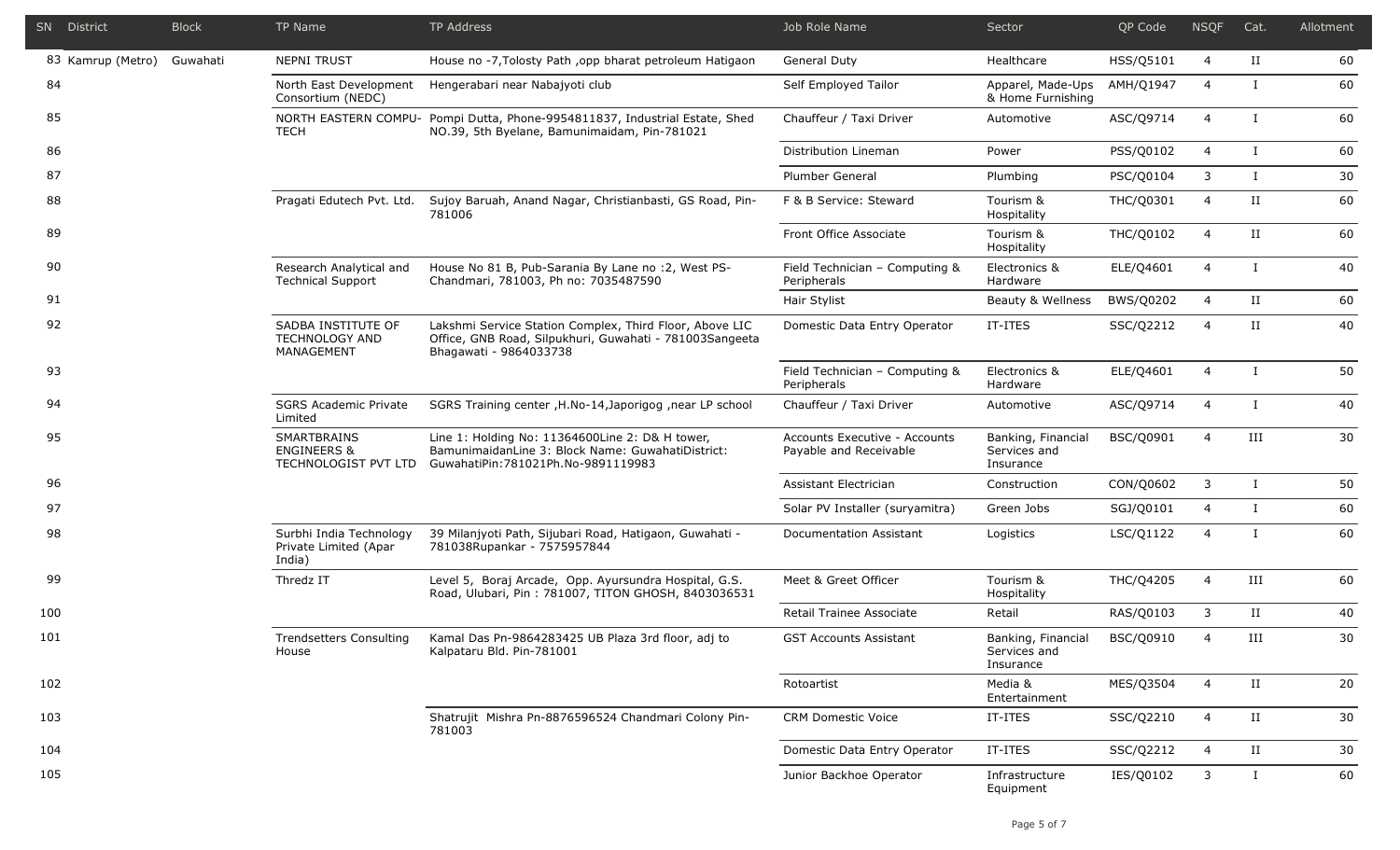|     | <b>SN</b> District | <b>Block</b>    | TP Name                                       | TP Address                                                                                                                                                  | Job Role Name                                 | Sector                                 | QP Code   | <b>NSQF</b>    | Cat.                 | Allotment |
|-----|--------------------|-----------------|-----------------------------------------------|-------------------------------------------------------------------------------------------------------------------------------------------------------------|-----------------------------------------------|----------------------------------------|-----------|----------------|----------------------|-----------|
|     | 106 Kamrup (Metro) | Lakhmindir      | Amulett Educational<br>Services Pvt Ltd       | Shristi Foundation, H/ No. 3, Bongaon Path, Lakhmindir,<br>781001, phn 7399037020                                                                           | Retail Sales Associate                        | Retail                                 | RAS/Q0104 | $\overline{4}$ | П                    | 40        |
|     | 107 Kamrup (Metro) | Maligaon        |                                               | SSM EDUCATION PVT LTD Arnajit Sarkar, Phone-9435155493, 2nd Floor, Central Bank<br>Bldg, Pin-781012                                                         | Retail Trainee Associate                      | Retail                                 | RAS/Q0103 | 3              | $_{\rm II}$          | 50        |
|     | 108 Kamrup (Metro) | Rani            | <b>Clifford Facility Services</b><br>Pvt. Ltd | KK handique government sanskrit college, road opp<br>padumbari NH 37,jalukbari,guwahati 781014,ph no:<br>8336900422,8666900315                              | Security Supervisor                           | Security                               | SSS/Q0301 | 5              | $_{\rm II}$          | 20        |
| 109 |                    |                 |                                               |                                                                                                                                                             | Unarmed Security Guard                        | Security                               | SSS/Q0101 | $\overline{4}$ | $_{\rm II}$          | 20        |
|     | 110 Kamrup (Rural) | Bezera          | M.S.E-Solutions Pvt.Ltd.                      | M.S. Academy, Vill & Po - Changasari, Contact No.<br>78002186043                                                                                            | Field Technician - Computing &<br>Peripherals | Electronics &<br>Hardware              | ELE/Q4601 | $\overline{4}$ | $\mathbf{I}$         | 50        |
| 111 |                    |                 |                                               |                                                                                                                                                             | Makeup Artist                                 | Media &<br>Entertainment               | MES/Q1801 | $\overline{4}$ | $_{\rm II}$          | 60        |
| 112 |                    |                 |                                               | SSM EDUCATION PVT LTD Chandama Mahanta Bana, Phone-9864501532, Bldg<br>No.120, Agdala, Baihata Chariali, Pin-781381                                         | Self Employed Tailor                          | Apparel, Made-Ups<br>& Home Furnishing | AMH/Q1947 | 4              | $\mathbf{I}$         | 40        |
|     | 113 Kamrup (Rural) | Hajo            | MEDIWORLD<br>EDUCATIONAL SOCIETY              | R/O Biren Das, Village - nij Hajo (Bishnupur), Near SBI Bank Dairy Farmer/ Entrepreneur<br>Hajo Branch, PO-Hajo, PIN-781102                                 |                                               | Agriculture                            | AGR/Q4101 | $\overline{4}$ | $\mathbf{I}$         | 60        |
| 114 |                    |                 |                                               |                                                                                                                                                             | Small Poultry Farmer                          | Agriculture                            | AGR/Q4306 | $\overline{4}$ | $\scriptstyle\rm II$ | 60        |
|     | 115 Kamrup (Rural) | Rangia          | Orion Edutech Pvt Ltd                         | Above Rahman Homeo Pharmacy, Near Idgah, Rangia,<br>Kamrup - 781354Pran Krishna Das - 9333736306                                                            | Retail Sales Associate                        | Retail                                 | RAS/Q0104 | 4              | П                    | 40        |
| 116 |                    |                 |                                               |                                                                                                                                                             | Sewing Machine Operator                       | Apparel, Made-Ups<br>& Home Furnishing | AMH/Q0301 | $\overline{4}$ | $\mathbf{I}$         | 40        |
| 117 |                    |                 | Thredz IT                                     | Hajo-Rangia Road, Vill: Niz Borigog, PO: Kaniha, Pin:<br>781380, SHARBANI SHARMA, 8402999758                                                                | Domestic Data Entry Operator                  | IT-ITES                                | SSC/Q2212 | 4              | $_{\rm II}$          | 60        |
| 118 |                    |                 |                                               |                                                                                                                                                             | Self Employed Tailor                          | Apparel, Made-Ups<br>& Home Furnishing | AMH/Q1947 | $\overline{4}$ | $\mathbf{I}$         | 60        |
|     | 119 Morigaon       | Morigaon        |                                               | Indianeers Media Pvt. Ltd JafirulAlam, 9864555424, Indianeers Sills Academy, c/o<br>Jafirul Ali, japri, P.O.-taptalamorigaonassam, Morigaon, Pin:<br>782121 | Domestic Data Entry Operator                  | IT-ITES                                | SSC/Q2212 | 4              | $_{\rm II}$          | 60        |
|     | 120 Nagaon         | Kathiatoli      | Asomi AAI Sachetan<br>Yuba Sanstha (AASYS)    | Line 1: Kathiatoli Block Name: KathiatoliDistrict:<br>NagaonPin: 782427, Telephone No: 9577760358 /<br>9401517163                                           | Organic Grower                                | Agriculture                            | AGR/Q1201 | $\overline{4}$ | $_{\rm II}$          | 120       |
|     | 121 Nalbari        | Paschim Nalbari | <b>BRIGHT FUTURE .COM</b>                     | N.T. Road Nalbari, Near Bhartia Cinema Hall, Ward No :1,<br>PO, PS: Nalbari-781335, Ph No: 700296578                                                        | Domestic Data Entry Operator                  | IT-ITES                                | SSC/Q2212 | $\overline{4}$ | $_{\rm II}$          | 30        |
| 122 |                    |                 |                                               |                                                                                                                                                             | Field Technician - Computing &<br>Peripherals | Electronics &<br>Hardware              | ELE/Q4601 | 4              | $\mathbf{I}$         | 30        |
|     | 123 Nalbari        |                 | Pub Nalbari Dev M.S.E-Solutions Pvt.Ltd.      | MS. Academy, Vill- Majdia, Po- Chowkbazaar, PS- Nalbari,<br>781334, Phn- 7035380629                                                                         | Field Technician - Computing &<br>Peripherals | Electronics &<br>Hardware              | ELE/Q4601 | $\overline{4}$ | T                    | 30        |
|     | 124 Sivsagar       | Gaurisagar      |                                               | Indianeers Media Pvt. Ltd Pritom Borah, Phone: 9954328379, GaurisagarTiniali, Ward<br>no.- 5, Pin: 785664                                                   | Field Technician - Computing &<br>Peripherals | Electronics &<br>Hardware              | ELE/Q4601 | 4              | Ι.                   | 50        |
|     | 125 Sivsagar       | Nazira          | Pragati Edutech Pvt. Ltd.                     | Sujoy Baruah, Phone-9435404148, Pragati Edutech Pvt.<br>Ltd., Gormurh Mirigaon, Nazira, Pin-785685                                                          | Unarmed Security Guard                        | Security                               | SSS/Q0101 | 4              | П                    | 60        |
| 126 |                    |                 | Voice of Tomorrow                             | Ward No. 3, H/ O- 68, Nazira, PO- Nazira, Pin- 785685, phn-<br>8479904295                                                                                   | Field Technician - Computing &<br>Peripherals | Electronics &<br>Hardware              | ELE/Q4601 | 4              | I                    | 60        |